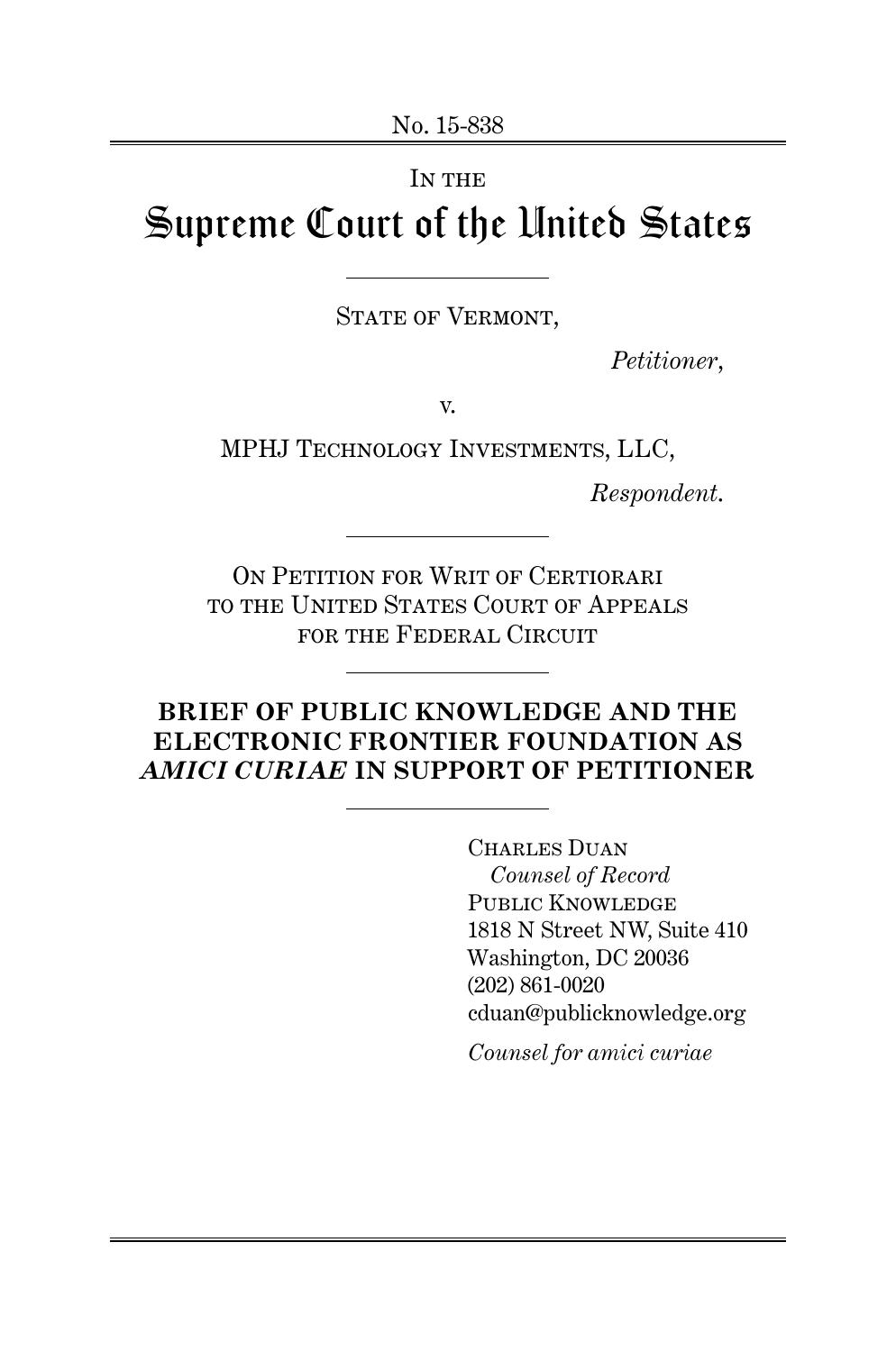# **TABLE OF CONTENTS**

| TABLE OF AUTHORITIES ii                                                                                                                                                                                    |              |
|------------------------------------------------------------------------------------------------------------------------------------------------------------------------------------------------------------|--------------|
| INTEREST OF AMICI CURIAE                                                                                                                                                                                   | $\mathbf{1}$ |
| SUMMARY OF ARGUMENT $\ldots \ldots \ldots \ldots 2$                                                                                                                                                        |              |
|                                                                                                                                                                                                            |              |
| The Federal Circuit Lacked Subject Matter Ju-<br>I.<br>risdiction Because the Relevant Claim Does<br>Not Arise Under Patent Law<br>. 4                                                                     |              |
| II. The Federal Circuit Is Not Institutionally De-<br>signed to Adjudicate State Consumer Protec-<br>tion Law, Making Jurisdictional Limitations<br>Even More Important $\dots\dots\dots\dots\dots\dots$ 8 |              |
| III. The Jurisdictional Error Demands Correction<br>Even Though the Merits Ruling Favored the                                                                                                              |              |
| Petitioner<br>It Is Fundamentally Improper for a Court<br>A.<br>Without Subject Matter Jurisdiction to                                                                                                     | 11           |
| Address a Merits Issue at All<br>The Merits Ruling Without Jurisdiction Is<br>B.<br>Thus an Ultra Vires and Unconstitutional<br>Advisory Opinion                                                           | 12<br>13     |
|                                                                                                                                                                                                            | 15           |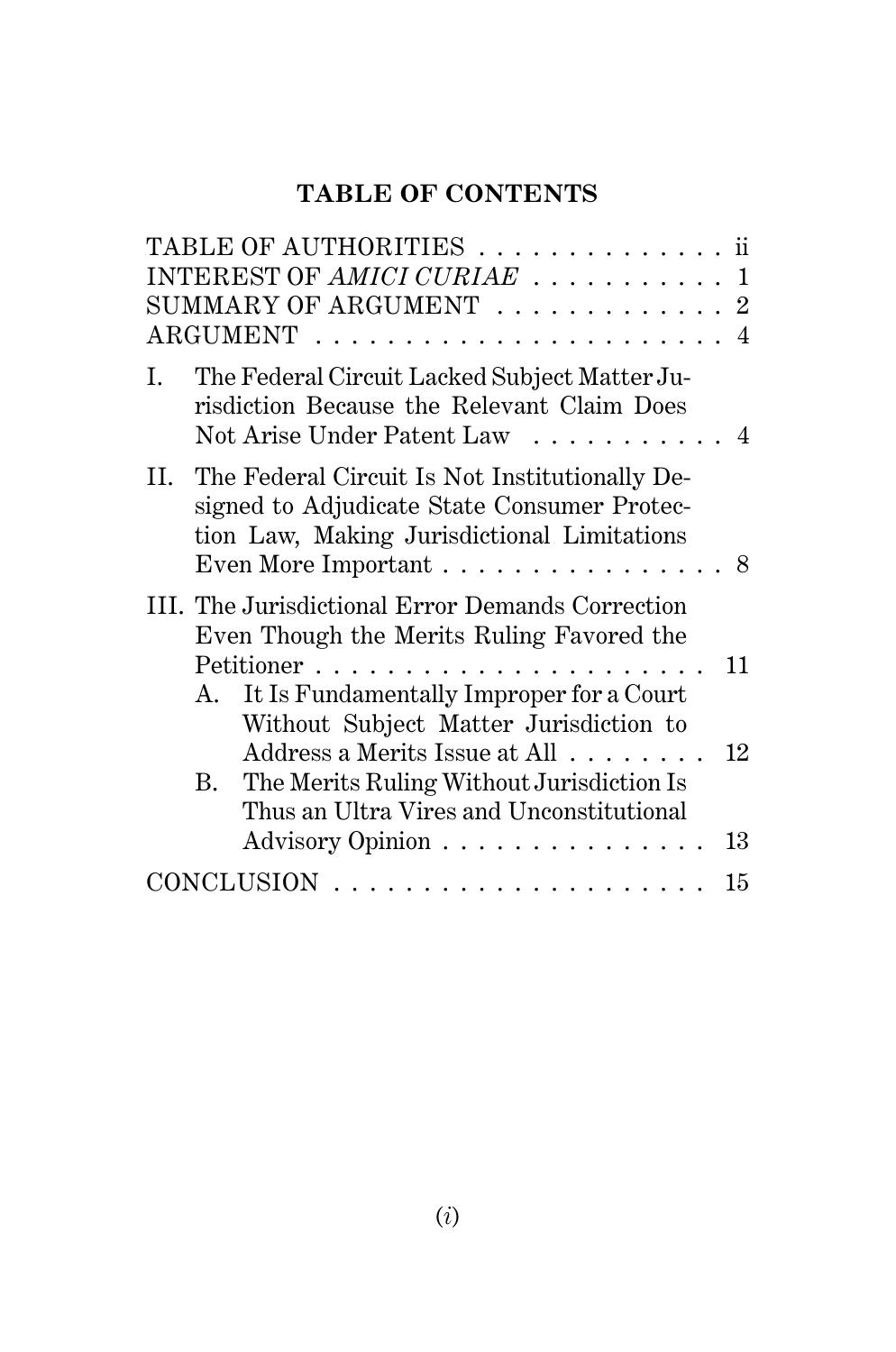# **TABLE OF AUTHORITIES**

# **Cases**

| Alice Corp. Pty. Ltd. v. CLS Bank International,<br>134 S. Ct. 2347 (2014).<br>1<br>.               |
|-----------------------------------------------------------------------------------------------------|
| Arizonans for Official English v. Arizona,<br>$520 \text{ U.S. } 43 \text{ (1997)} \ldots$<br>13    |
| Bender v. Williamsport Area School District,<br>475 U.S. 534 (1986)<br>$12 - 13$                    |
| Bonito Boats, Inc. v. Thunder Craft Boats, Inc.,<br>489 U.S. 141 (1989)<br>10                       |
| Christianson v. Colt Industries Operating Corp.,<br>486 U.S. 800 (1988)<br>. 7, 10, 14              |
| Dow Chemical Co. v. Exxon Corp.,<br>139 F.3d 1470 (Fed. Cir. 1998)<br>6                             |
| Eastern Railroad Presidents Conference<br>v. Noerr Motor Freight, Inc.,<br>365 U.S. 127 (1961)<br>6 |
| $e$ Bay Inc. v. MercExchange, LLC,<br>547 U.S. 388 (2006)<br>10                                     |
| $Ex\ part$ e McCardle,<br>74 U.S. 506 (1868)<br>14                                                  |
| Globetrotter Software, Inc.<br>v. Elan Computer Group, Inc.,<br>362 F.3d 1367 (Fed. Cir. 2004)      |
| Gunn v. Minton,<br>$133 S$ . Ct. $1059 (2013)$ .<br>10, 14                                          |
|                                                                                                     |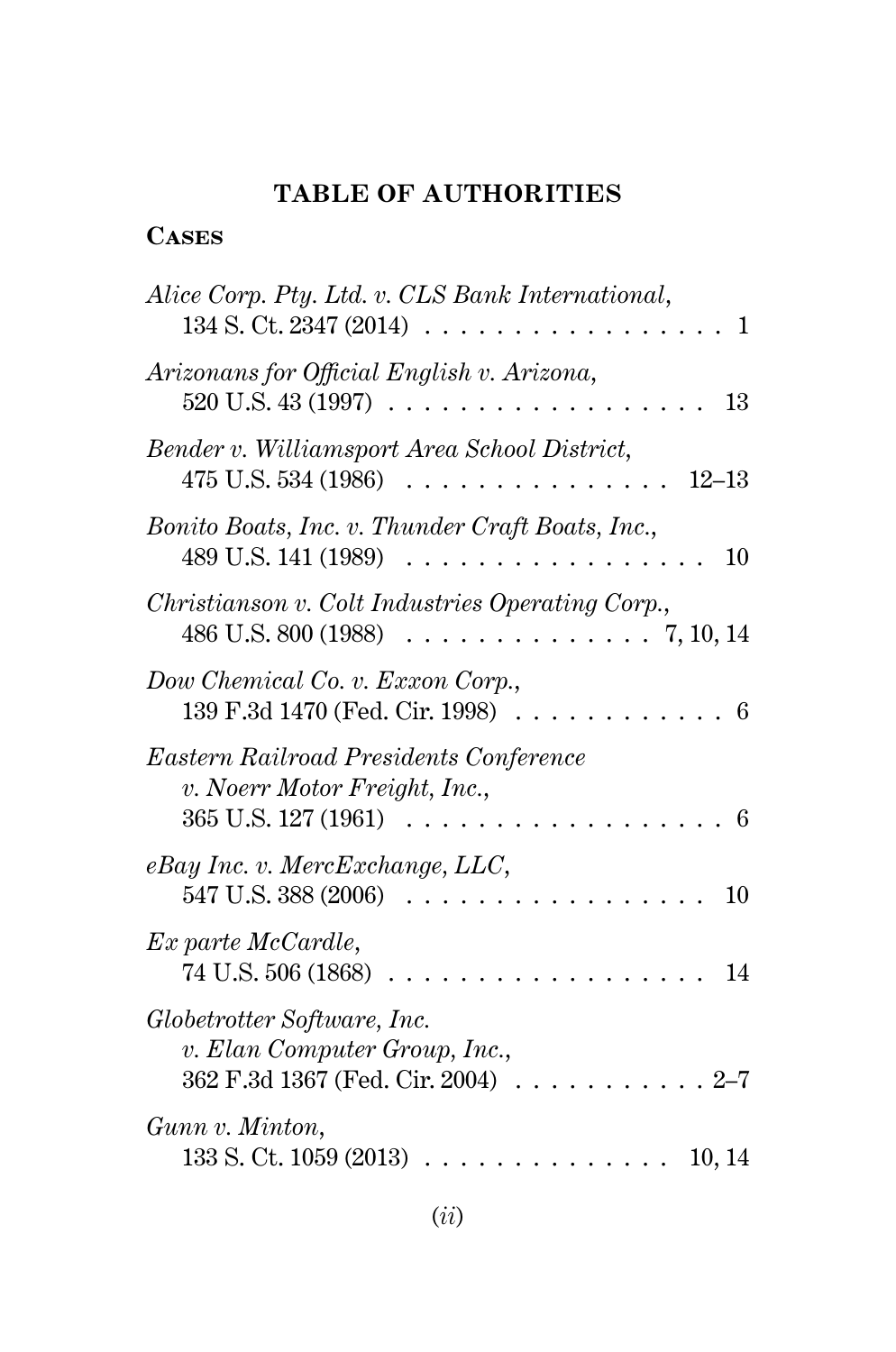# (*iii*)

| Hunter Douglas, Inc. v. Harmonic Design, Inc.,<br>153 F.3d 1318 (Fed. Cir. 1998)<br>6       |
|---------------------------------------------------------------------------------------------|
| Kewanee Oil Co. v. Bicron Corp.,<br>416 U.S. 470 (1974)<br>$10\,$                           |
| Marbury v. Madison,<br>5 U.S. (1 Cranch) 137 (1803)<br>12                                   |
| Medtronic, Inc.<br>v. Mirowski Family Ventures, LLC,<br>$134$ S. Ct. $843(2014)$ .<br>10    |
| Mitchell v. Maurer,<br>293 U.S. 237 (1944)<br>13                                            |
| Nautilus, Inc. v. Biosig Instruments, Inc.,<br>134 S. Ct. 2120 (2014)<br>1<br>$\sim$ $\sim$ |
| Octane Fitness, LLC<br>v. Icon Health & Fitness, Inc.,<br>134 S. Ct. 1749 (2014)<br>1       |
| Ruhrgas AG v. Marathon Oil Co.,<br>526 U.S. 574 (1999)<br>12, 14                            |
| Schlesinger<br>v. Reservists Committee to Stop the War,<br>418 U.S. 208 (1974)<br>12        |
| Steel Co. v. Citizens for a Better Environment,<br>523 U.S. 83 (1998)<br>$12 - 14$<br>.     |
| United States v. Corrick,<br>298 U.S. 435 (1936)<br>14                                      |
| United States v. Richardson,<br>418 U.S. 166 (1974)<br>12                                   |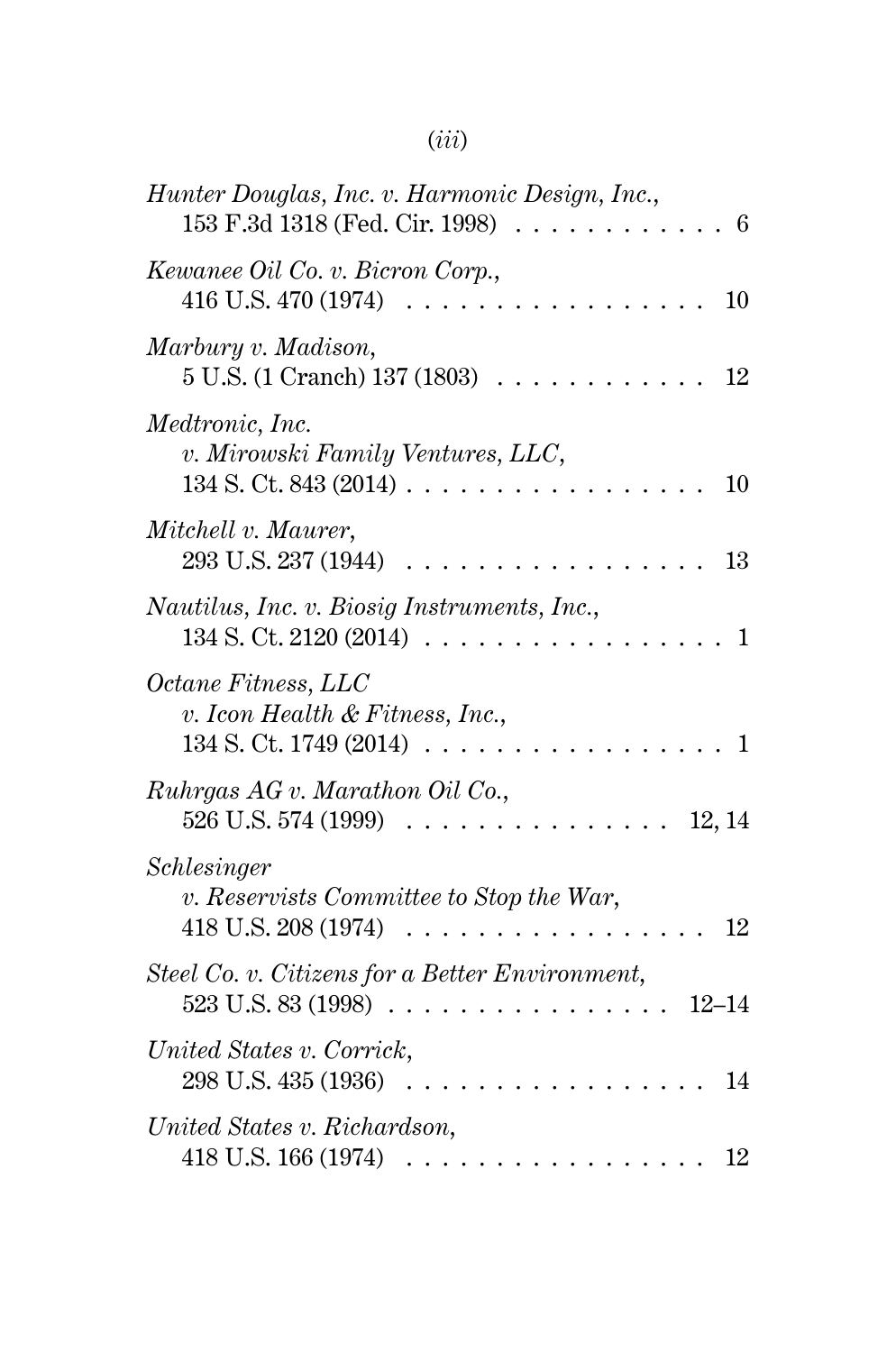# (*iv*)

| Vermont v. MPHJ Technology Investments, LLC,<br>803 F.3d 635 (Fed. Cir. 2015) 5                            |  |
|------------------------------------------------------------------------------------------------------------|--|
| Zenith Electronics Corp. v. Exzec, Inc.,<br>182 F.3d 1340 (Fed. Cir. 1999) $\ldots \ldots \ldots \ldots 6$ |  |

# **Constitutional Provisions**

| U.S. Const. amend. $1 \ldots \ldots \ldots \ldots \ldots \ldots 6-7$     |  |  |  |  |  |  |  |  |  |  |
|--------------------------------------------------------------------------|--|--|--|--|--|--|--|--|--|--|
| U.S. Const. art. VI, cl. $2 \ldots \ldots \ldots \ldots \ldots \ldots$ 7 |  |  |  |  |  |  |  |  |  |  |

## **STATUTES**

| $28 \text{ U.S.C.} \S 1295(a)(1) \ldots \ldots \ldots \ldots \ldots \ldots 7, 14$ |  |  |  |  |  |  |  |  |  |  |  |  |
|-----------------------------------------------------------------------------------|--|--|--|--|--|--|--|--|--|--|--|--|
|                                                                                   |  |  |  |  |  |  |  |  |  |  |  |  |
|                                                                                   |  |  |  |  |  |  |  |  |  |  |  |  |

# **Other Sources**

| Defendant-Appellant's Appeal Brief, Vermont v.<br>MPHJ Tech. Invs., LLC, 803 F.3d 635 (Fed. Cir.<br>Apr. 6, 2015) (No. 15-1310) $\ldots \ldots \ldots \ldots \ldots \ldots$ |
|-----------------------------------------------------------------------------------------------------------------------------------------------------------------------------|
| Shubha Ghosh, Short-Circuiting Contract Law:<br>The Federal Circuit's Contract Law Jurisprudence<br>and IP Federalism, 96 J. Pat. & Trademark Off.                          |
| Paul R. Gugliuzza, <i>Patent Trolls and Preemption</i> ,<br>101 Va. L. Rev. 1579 (2015) $\ldots \ldots \ldots \ldots \ldots 6, 11$                                          |
| Paul R. Gugliuzza, Rethinking Federal Circuit Ju-<br><i>risdiction</i> , 100 Geo. L.J. 1437 (2012) 9-10                                                                     |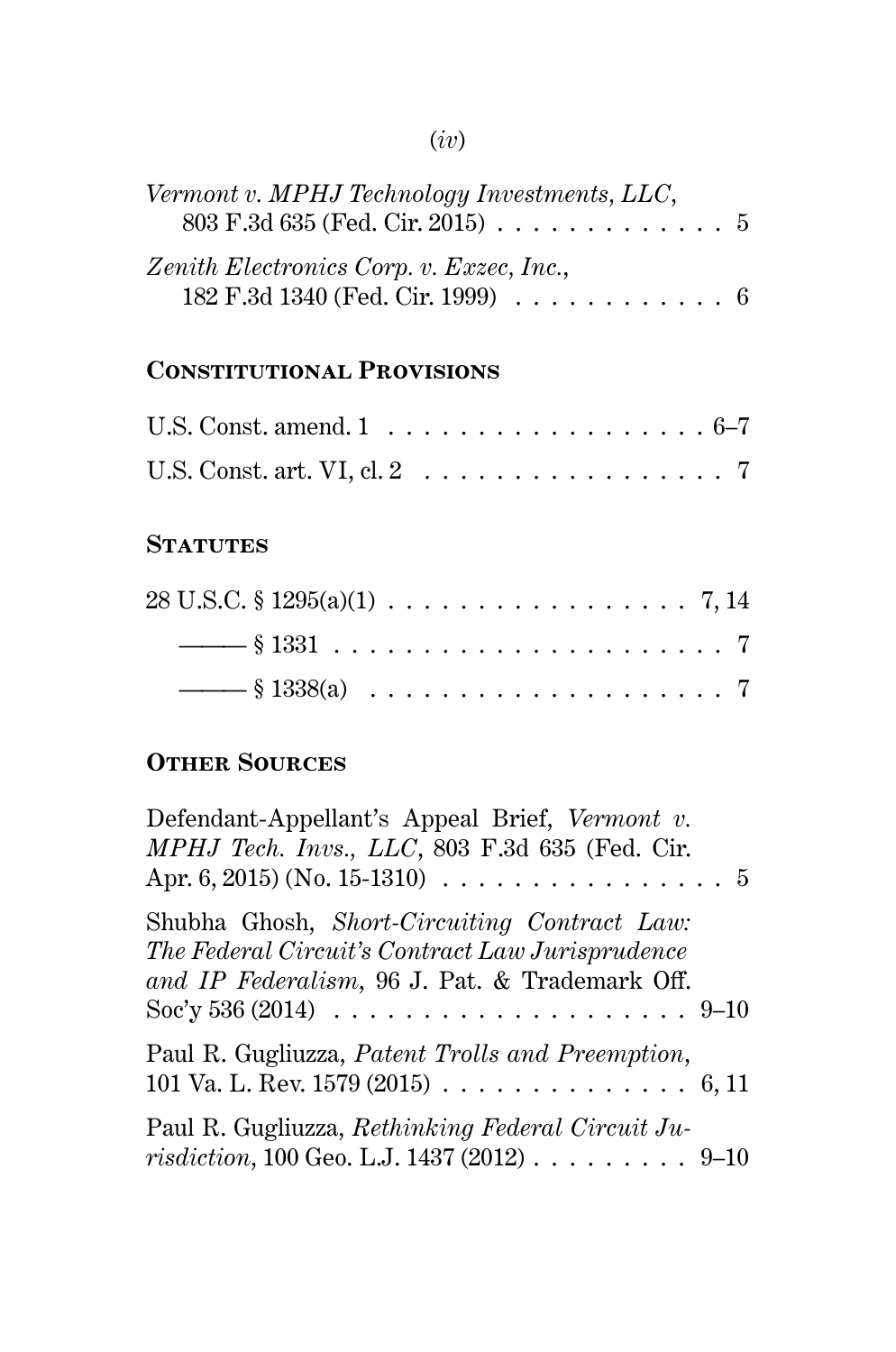| H.R. Rep. No. 97-312 (1981) $\ldots \ldots \ldots \ldots \ldots$ 9                                                                                                                                |
|---------------------------------------------------------------------------------------------------------------------------------------------------------------------------------------------------|
| Richard A. Posner, The Federal Courts: Challenge<br>and Reform $(1999) \ldots \ldots \ldots \ldots \ldots \ldots \ldots 8$                                                                        |
| The Impact of Patent Assertion Entities on In-<br>novation and the Economy: Hearing Before the<br>Subcomm. on Oversight and Investigations of the<br>H. Comm. on Energy and Commerce, 113th Cong. |
|                                                                                                                                                                                                   |
| John R. Thomas, Formalism at the Federal Circuit,<br>52 Am. U. L. Rev. 771 (2003) 9                                                                                                               |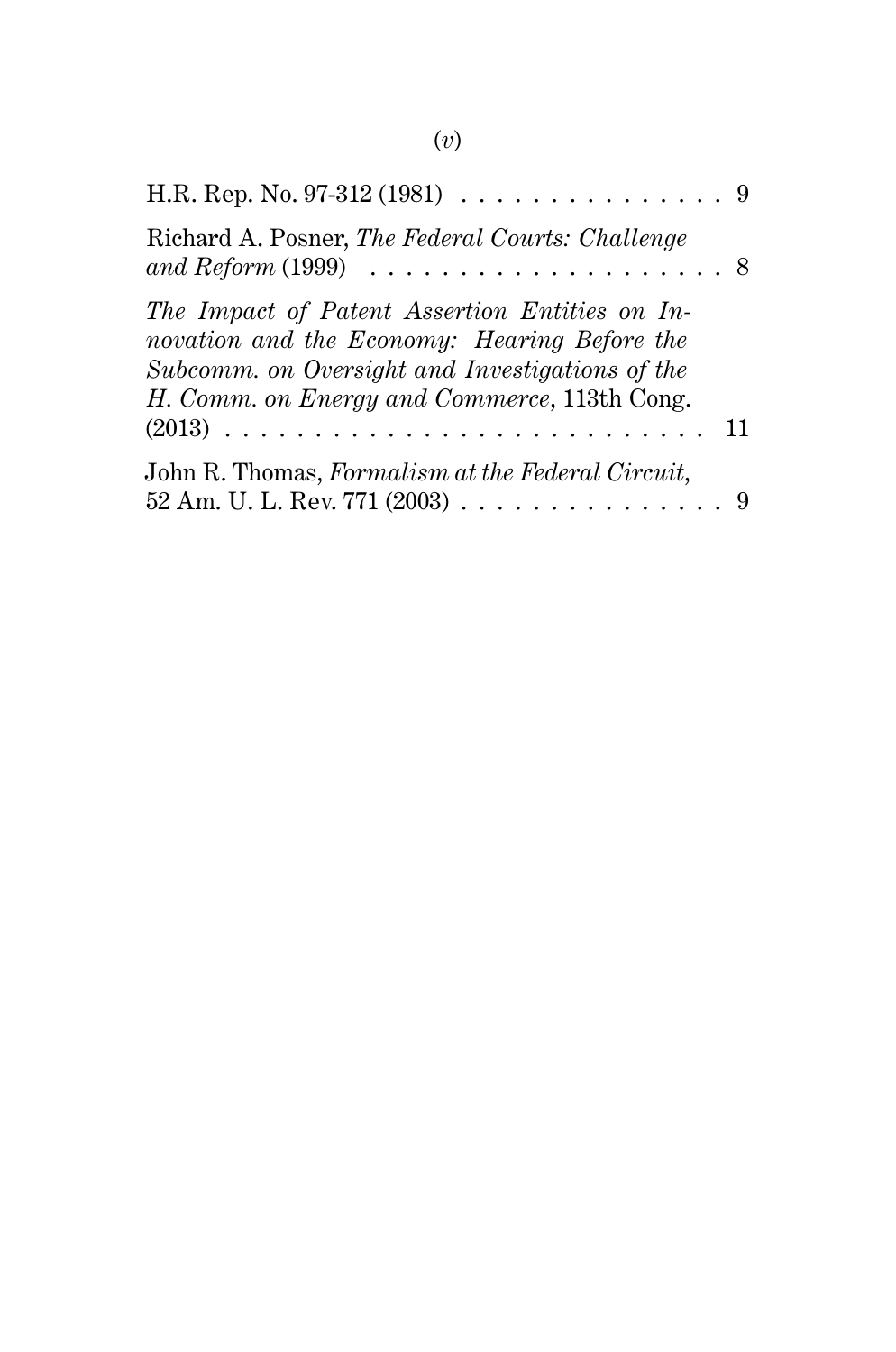#### **INTEREST OF** *AMICI CURIAE*

Public Knowledge<sup>1</sup> is a non-profit organization that is dedicated to preserving the openness of the Internet and the public's access to knowledge, promoting creativity through balanced intellectual property rights, and upholding and protecting the rights of consumers to use innovative technology lawfully. Public Knowledge advocates on behalf of the public interest for a balanced patent system, particularly with respect to new and emerging technologies.

The Electronic Frontier Foundation is a non-profit civil liberties organization that has worked for over 20 years to protect consumer interests, innovation, and free expression in the digital world. Founded in 1990, EFF represents over 26,000 contributing members. EFF and its members have a strong interest in promoting balanced intellectual property policy that serves both public and private interests.

Public Knowledge and the Electronic Frontier Foundation have previously served as *amici* in patent cases. *E.g., Alice Corp. Pty. Ltd. v. CLS Bank Int'l*, 134 S. Ct. 2347 (2014); *Nautilus, Inc. v. Biosig Instruments, Inc.*, 134 S. Ct. 2120 (2014); *Octane Fitness, LLC v. Icon Health & Fitness, Inc.*, 134 S. Ct. 1749 (2014).

<sup>1</sup>Pursuant to Supreme Court Rule 37.2(a), all parties recieved appropriate notice of the filing of this brief. Petitioner consented to the filing; Respondent indicated that it would not oppose. Pursuant to Rule 37.6, no counsel for a party authored this brief in whole or in part, and no counsel or party made a monetary contribution intended to fund the preparation or submission of the brief. No person or entity, other than *amici*, their members, or their counsel, made a monetary contribution to the preparation or submission of this brief.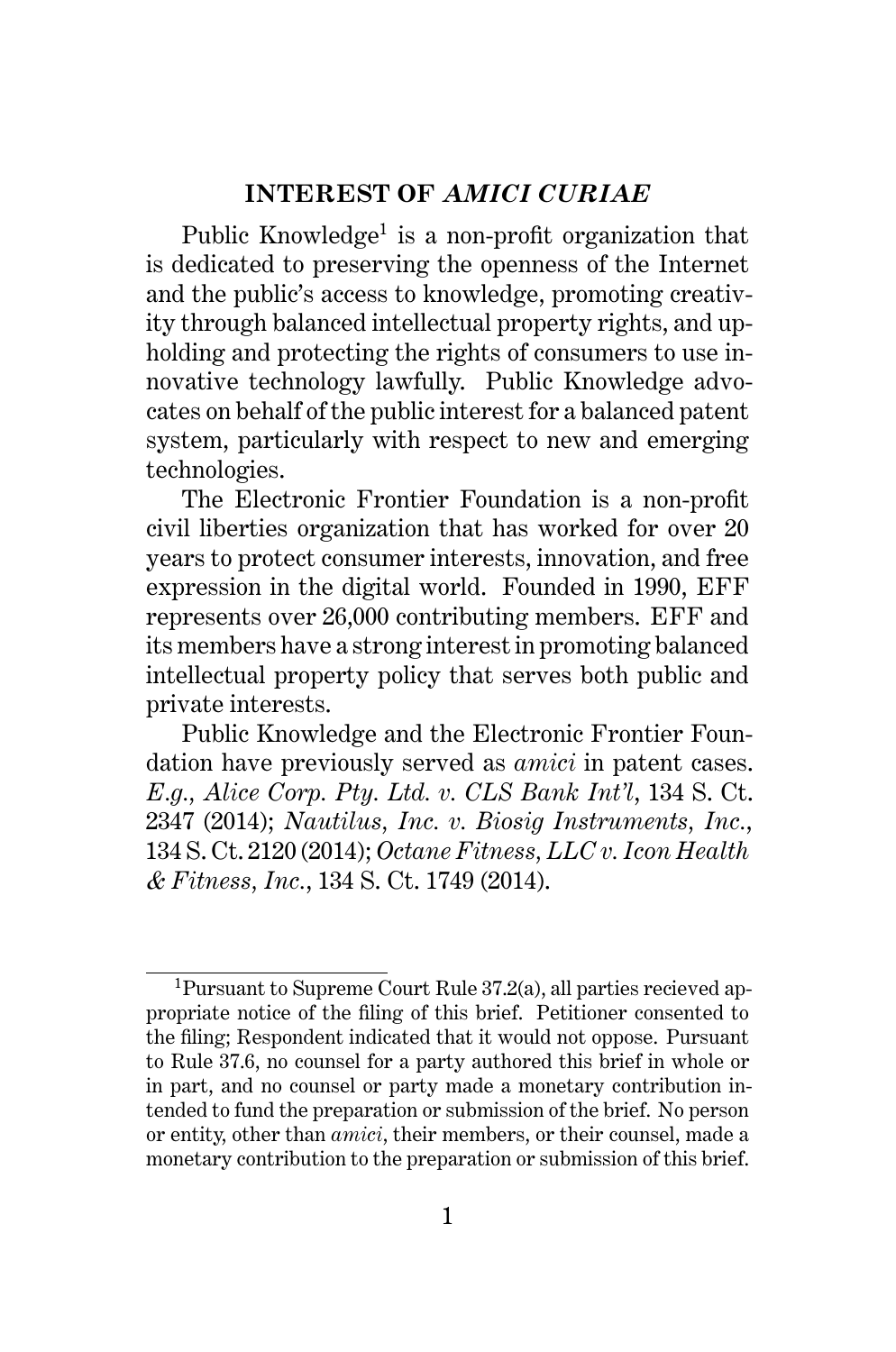## **SUMMARY OF ARGUMENT**

Of the questions that appear before this Court, those of subject matter jurisdiction have taken on a particular importance. Touching on the very questions of what courts may or may not say, this Court has repeatedly held that subject matter jurisdiction is an essential prerequisite to any adjudication, and jurisdictional matters must take primacy regardless of when the parties raise the question or whether it will make a substantive difference to the outcome.

Yet here, the Court of Appeals considered a state consumer protection statute and a counterclaim that the statute was preempted by the patent laws from regulating the sending of demand letters indicating patent infringement. By this bare showing, the court found the counterclaim to arise under the patent laws, thus falling within the court's subject matter jurisdiction.

That decision was incorrect. The Court of Appeals lacked jurisdiction, and its rendering of an opinion despite that lack of power constituted an ultra vires act of the court. Certiorari is required to correct this fundamental error.

1. The decision on petition makes no citation to authority for why patent law preempts a state law regulating demand letters, but it is almost certain that the preemption theory stemmed from the Federal Circuit's decision in *Globetrotter Software, Inc. v. Elan Computer Group, Inc.* But the logic of that case is that the First Amendment, not the preemptive effect of patent law, is what controls the ability of states to regulate demand letters. *Globetrotter* thus does not support the proposition that questions about patent demand letters arise under the patent laws, and consequently the Federal Circuit has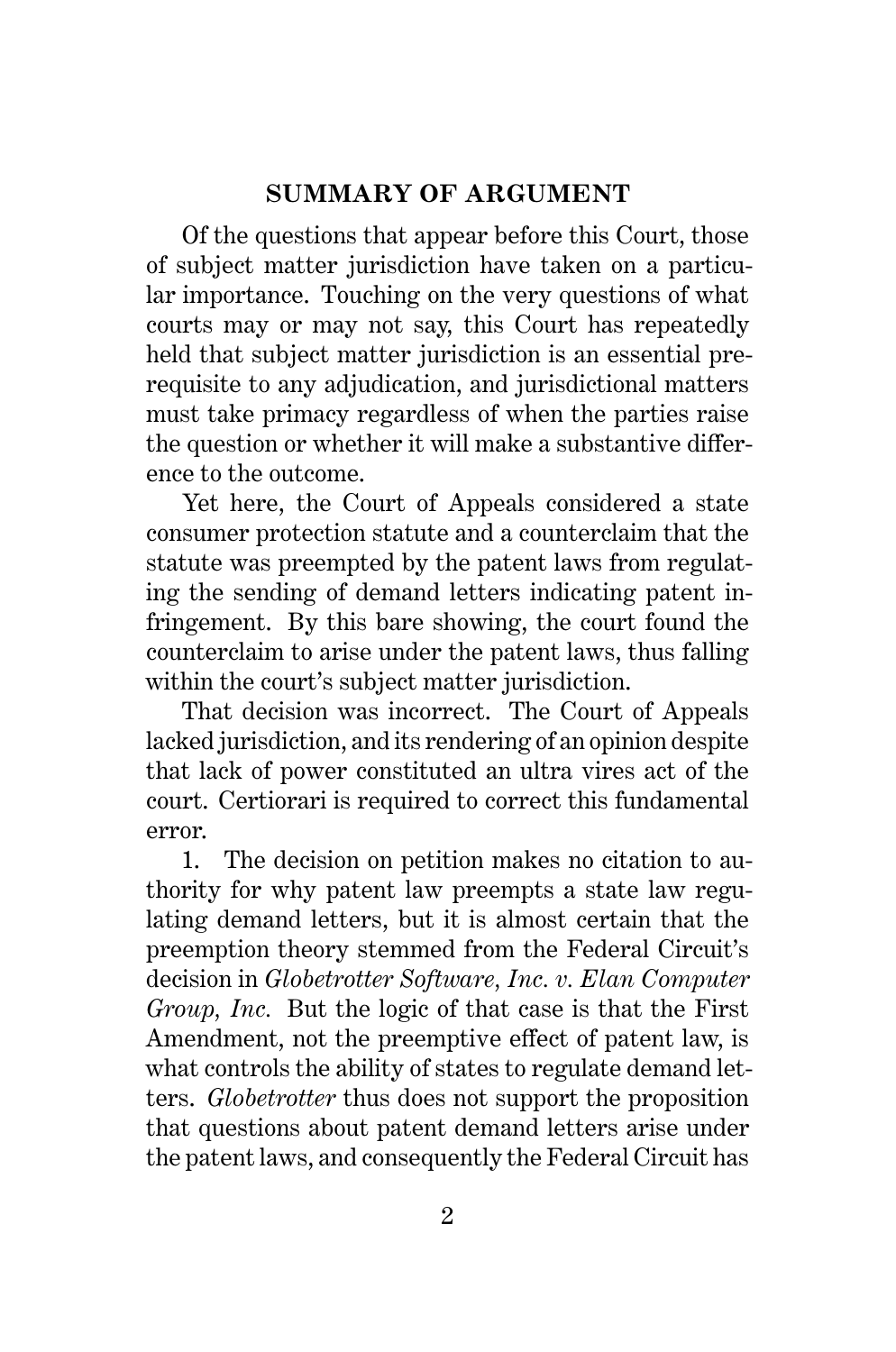no leg to stand on in asserting that the preemption counterclaim can support subject matter jurisdiction.

The error propagated by *Globetrotter* is not a technical or merits issue, but rather goes to the heart of the jurisdictional matter at hand. For by conflating a First Amendment cause of action with a preemption one, the Federal Circuit improperly expanded its subject matter jurisdiction to include First Amendment matters. This is an ongoing error resting on the Federal Circuit's precedent, but it is one which requires immediate attention.

2. Furthermore, the institutional design of the Federal Circuit shows that it would be highly improper to have that specialized appellate court deciding matters of state consumer protection law as it did in the decision on petition. The Federal Circuit was designed to prevent forum shopping and to increase uniformity in patent law. Thus, by design, the court focuses on its specific domain of patent law, making it questionable for that court to wade into the totally unrelated field of consumer protection statutes.

And given the tenuous connection between the legal issues of patent demand letters and actual doctrines of patent law (highlighted by *Globetrotter*'s failure to refer to any such patent doctrine), it is difficult to see why the interest in uniformity of patent law would be better served by having the Federal Circuit divide off a fraction of consumer protection cases from state and regional circuit courts. Instead, the likely result of the case will be to create *disuniformity* in the laws of the states, a result that ought to be avoided.

3. While it is recognized that the Petitioner was successful on the merits before the Federal Circuit, that has no bearing on whether this Court should grant certiorari.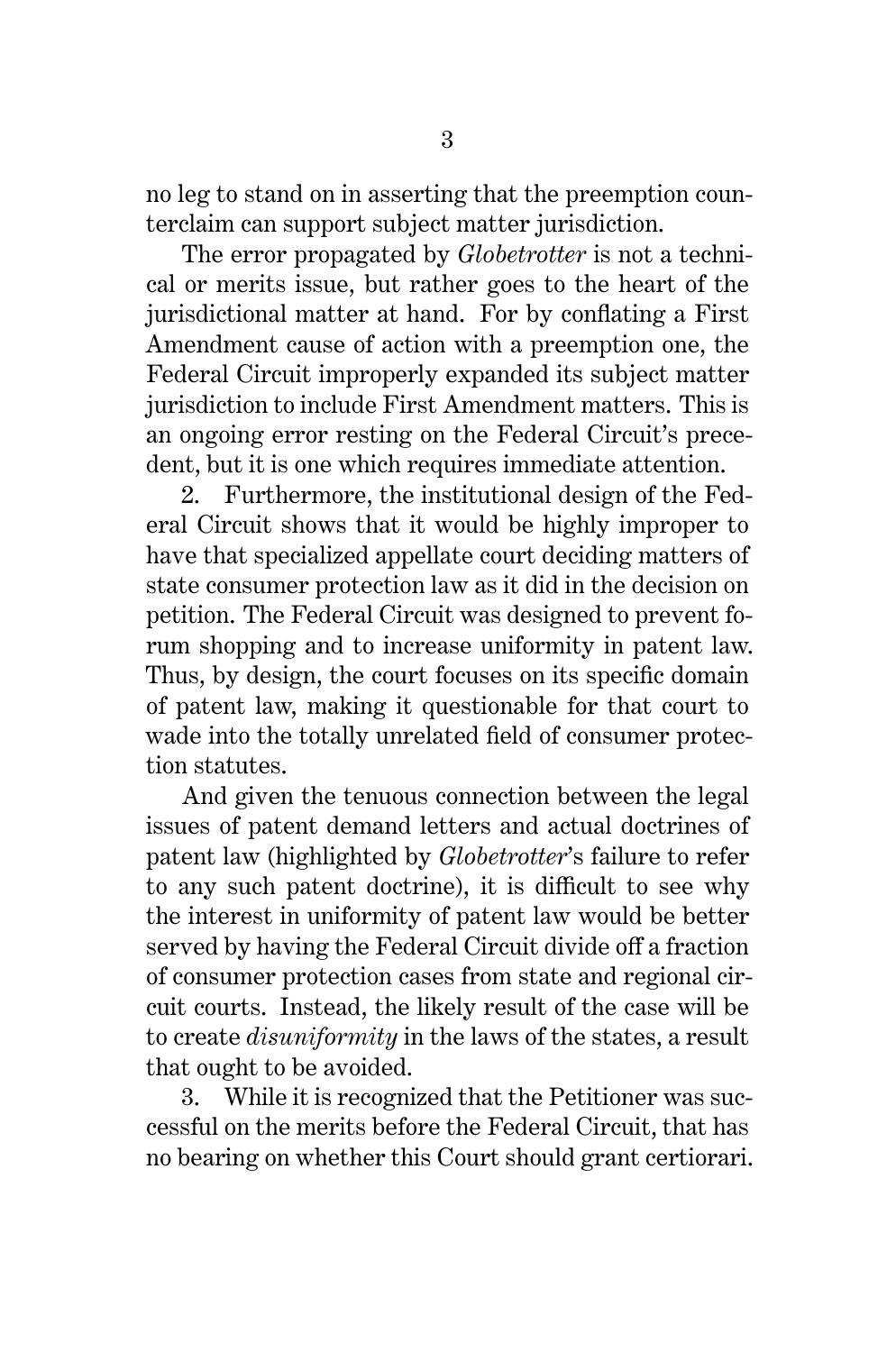This Court has held numerous times that jurisdictional issues must come first; that even if the merits decision would result in the same outcome as the jurisdictional decision, jurisdiction must be addressed initially. This rule ensures that courts do not pronounce statements of the law beyond their constitutional authority, as opinions without jurisdiction are advisory opinions.

The Federal Circuit, by reviewing this case without proper subject matter jurisdiction, did exactly what this Court has strenuously sought to avoid: the appellate court rendered an advisory opinion without power to do so. Even if the Petitioner is unaffected by the result, the law as a general matter is affected. This Court is no stranger to using certiorari to correct jurisdictional matters, and it should again do so here.

### **ARGUMENT**

# **I. The Federal Circuit Lacked Subject Matter Jurisdiction Because the Relevant Claim Does Not Arise Under Patent Law**

In finding subject matter jurisdiction in this case, the Federal Circuit availed itself of a serious error in its prior decision *Globetrotter Software, Inc. v. Elan Computer Group, Inc.*, 362 F.3d 1367 (Fed. Cir. 2004), an error that unilaterally expanded the Federal Circuit's jurisdiction to include matters only tenuously related to patent law. Certiorari should be granted to correct this error.

The present case presented a counterclaim alleging that federal patent law preempted a Vermont consumer protection statute, on the grounds that the statute would increase the difficulty of sending demand letters alleging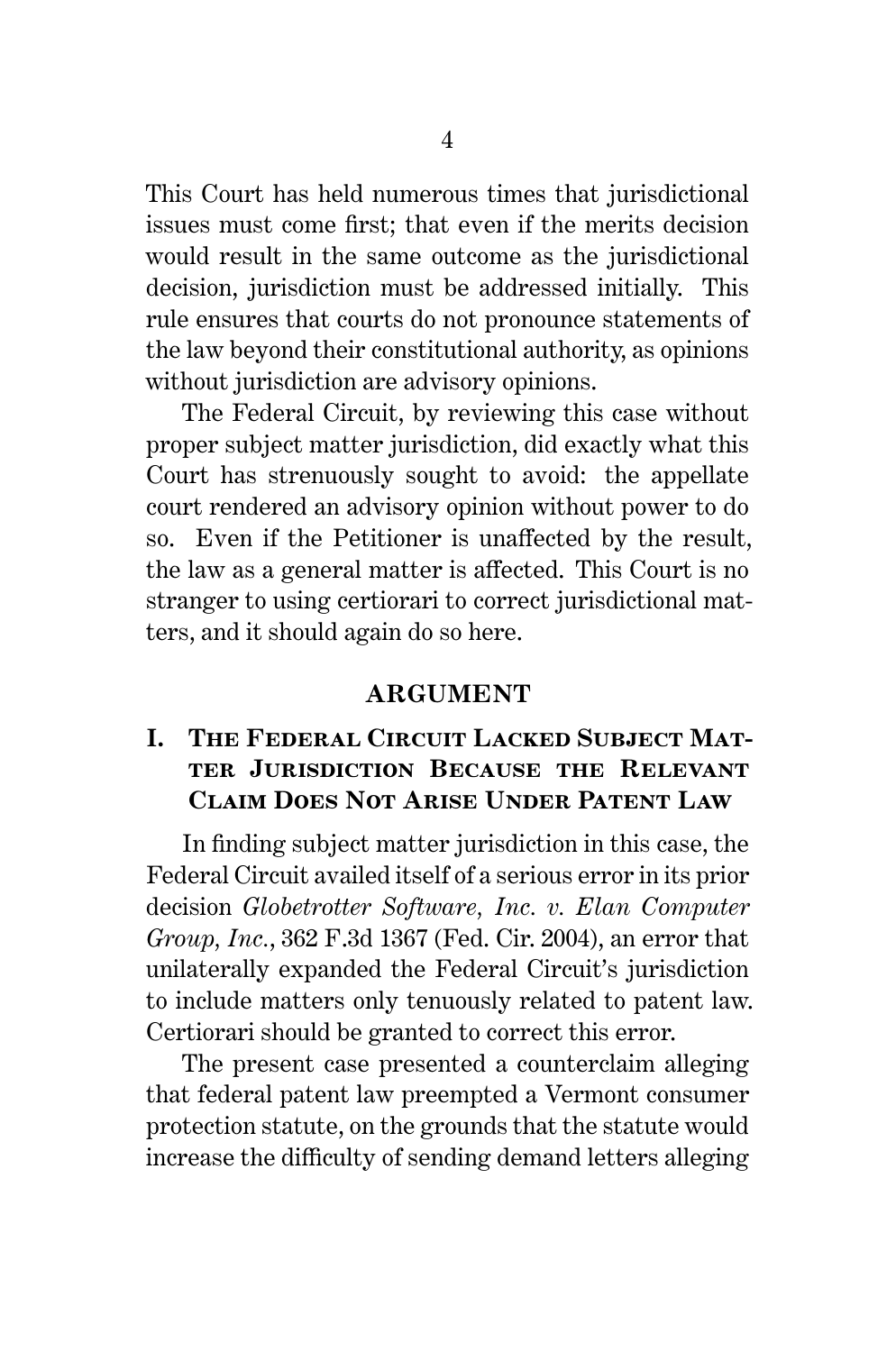patent infringement.<sup>2</sup> Without citation, the Federal Circuit held that proof of the counterclaim "would necessarily require proving that the patent law preclude enforcement" of the consumer protection statute, and therefore the counterclaim arose under patent law, giving the Federal Circuit subject matter jurisdiction.

Even absent cited authority, though, there is little doubt that the Federal Circuit's jurisdictional conclusion arose from its holding in *Globetrotter*. That decision was the sole authority of relevance cited in MPHJ's brief to the Federal Circuit, and it is the case most directly on point for the proposition that patent law preempts state laws restricting the sending of patent demand letters. *See* Defendant-Appellant's Appeal Brief at 37–39, *Vermont v. MPHJ Tech. Invs., LLC*, 803 F.3d 635 (Fed. Cir. Apr. 6, 2015) (No. 15-1310).

But *Globetrotter* did not properly hold that patent law was the source of preemption—indeed, properly read, the case does not involve preemption at all. To the extent it said otherwise, *Globetrotter* was in error of constitutional dimensions.

1. In *Globetrotter*, an accused patent infringer brought a tortious interference claim against a patent owner, on the grounds that the patent owner sent allegations of patent infringement to the accused infringer's business partner. *See* 362 F.3d at 1374. The Federal Circuit held that "federal patent law preempts state-law tort liability for a patent-holder's good faith conduct in communications asserting infringement of its patent," and thus rejected the tortious interference claim. *Id.*

<sup>2</sup>The letters at issue alleged that the recipient was currently infringing certain patents, and that litigation would ensue if a fee was not promptly paid.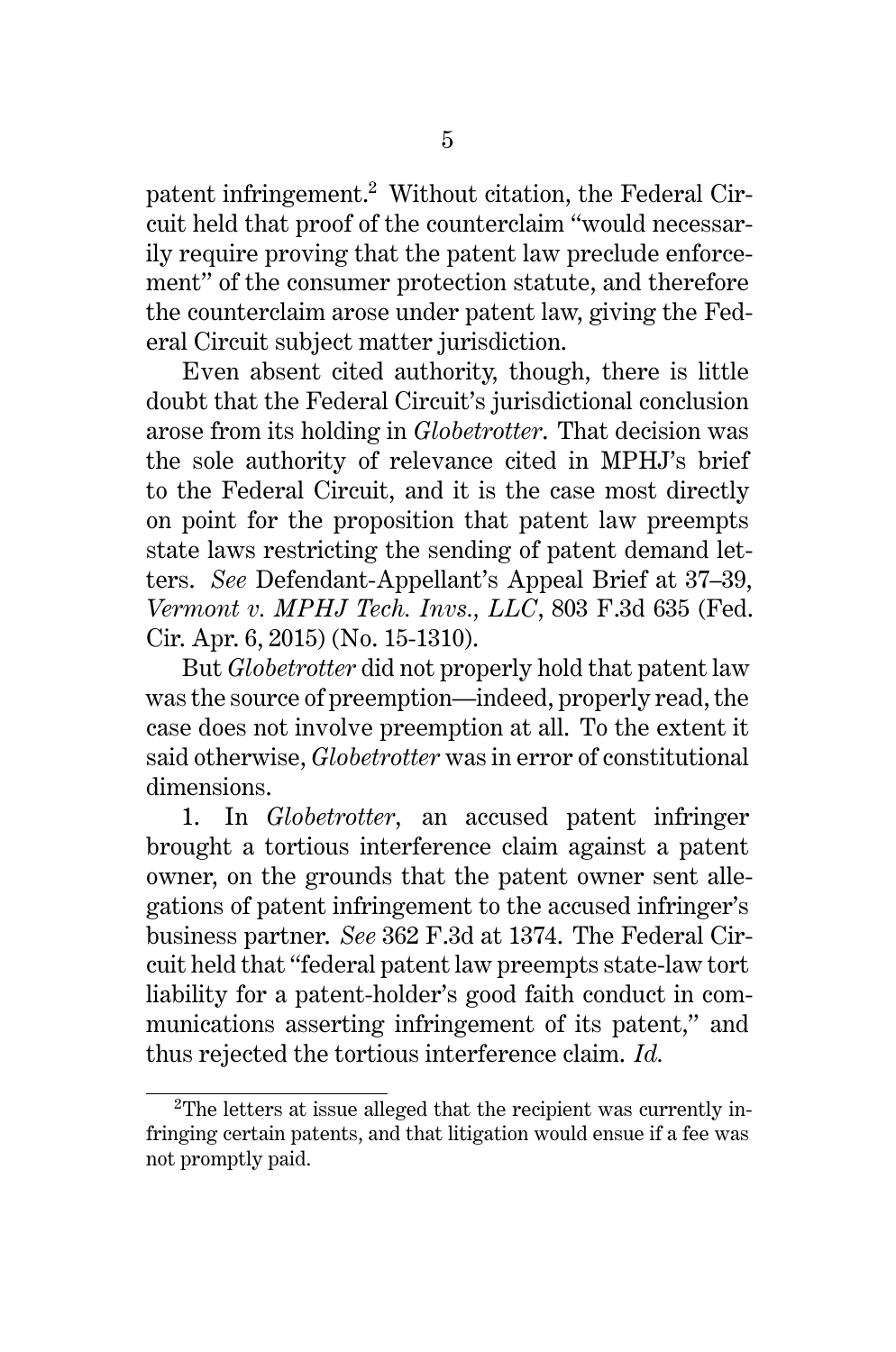But in explaining why *patent law* supposedly preempted state tort law, the Federal Circuit relied entirely on cases interpreting the *Petition Clause of the First Amendment*, not the patent laws. The court explained that the "jurisprudential background" of its supposed preemption doctrine was the *Noerr-Pennington* doctrine, which addresses the First Amendment's protection of "activities directed toward influencing government action." *Globetrotter*, 362 F.3d at 1375 (citing *E.R.R. Presidents Conference v. Noerr Motor Freight, Inc.*, 365 U.S. 127, 135–36 (1961)).

Thus, by the Federal Circuit's own reasoning, it is the First Amendment and not preemption by the patent laws that controls state law liability for patent demand letters.<sup>3</sup> This error is widely acknowledged. Commentators have referred to the Federal Circuit's "confusion as to the constitutional basis for limiting state authority." Paul R. Gugliuzza, *Patent Trolls and Preemption*, 101 Va. L. Rev. 1579, 1616 (2015) [hereinafter Gugliuzza, *Preemption*]. Indeed, under the *Globetrotter* analysis, a *federal* law that prevented sending of patent demand letters would also be impermissible, a result that makes no sense under a preemption analysis. *See* Gugliuzza, *Preemption*, *supra*, at 1365. The only proper reading of the Federal Circuit's doctrine on state laws relating to patent

<sup>3</sup>*Globetrotter* tries to save itself from this error by asserting that its holding "rest on both federal preemption and the First Amendment." *Id.* at 1377. But the sole citation supporting preemption is to *Zenith Electronics Corp. v. Exzec, Inc.*, a case that asserts that conclusion with no support apart from two cases that did *not* find preemption. *See* 182 F.3d 1340, 1355 (Fed. Cir. 1999) (citing *Dow Chem. Co. v. Exxon Corp.*, 139 F.3d 1470 (Fed. Cir. 1998); *Hunter Douglas, Inc. v. Harmonic Design, Inc.*, 153 F.3d 1318 (Fed. Cir. 1998)).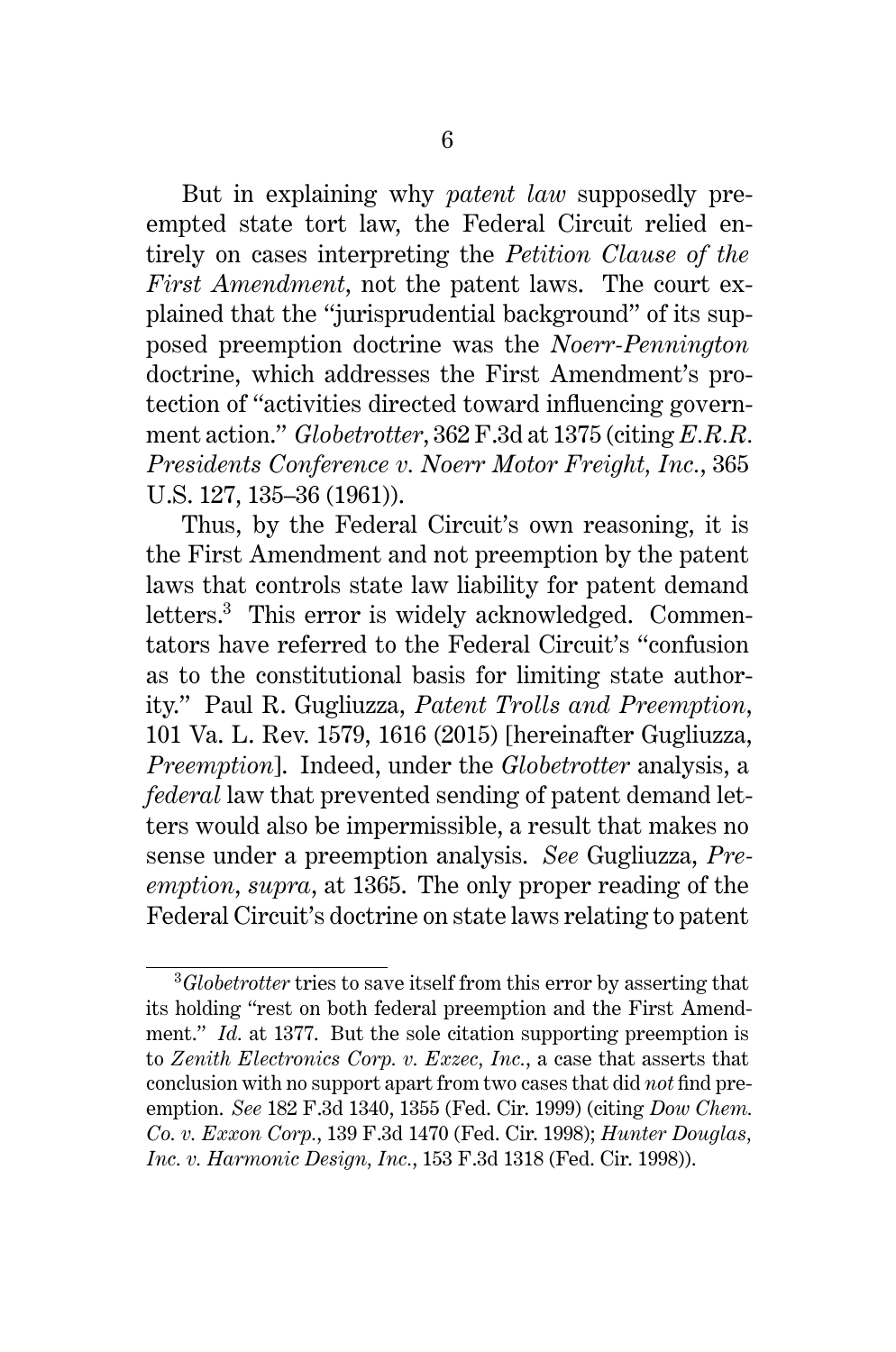demand letters is that such laws are controlled by the First Amendment, not the Patent Act.

2. The Federal Circuit's inexplicable and mistaken First-Amendment-as-patent-preemption doctrine is no mere technical error. The misapplication of the Supremacy Clause effectively and impermissibly expands the Federal Circuit's subject matter jurisdiction, as exemplified by this very case.

It is an "age-old rule that a court may not in any case, even in the interest of justice, extend its jurisdiction where none exists." *Christianson v. Colt Indus. Operating Corp.*, 486 U.S. 800, 818 (1988). The Federal Circuit's relevant subject matter jurisdiction is limited to matters "arising under . . . any Act of Congress relating to patents." 28 U.S.C. § 1295(a)(1); *see also* § 1338(a) (granting district courts original jurisdiction over patent cases). By contrast, an issue involving the First Amendment would fall under general federal question jurisdiction. *See* 28 U.S.C. § 1331.

So if *Globetrotter* had stated correctly that it was the First Amendment that prohibited state tort laws preventing the sending of good faith patent demand letters, then it would be facially apparent that the present case falls outside the Federal Circuit's jurisdiction. The *Noerr-Pennington* doctrine is not specific to patents, so § 1331 would be the sole avenue to jurisdiction.

But by mischaracterizing a Petition Clause issue as a preemption matter, the Federal Circuit effectively handed itself a swath of cases that do not belong within the court's statutory jurisdiction. In the wake of the decision on petition here, the Federal Circuit could potentially find itself deciding matters of constitutional and state consumer protection law, matters having absolutely nothing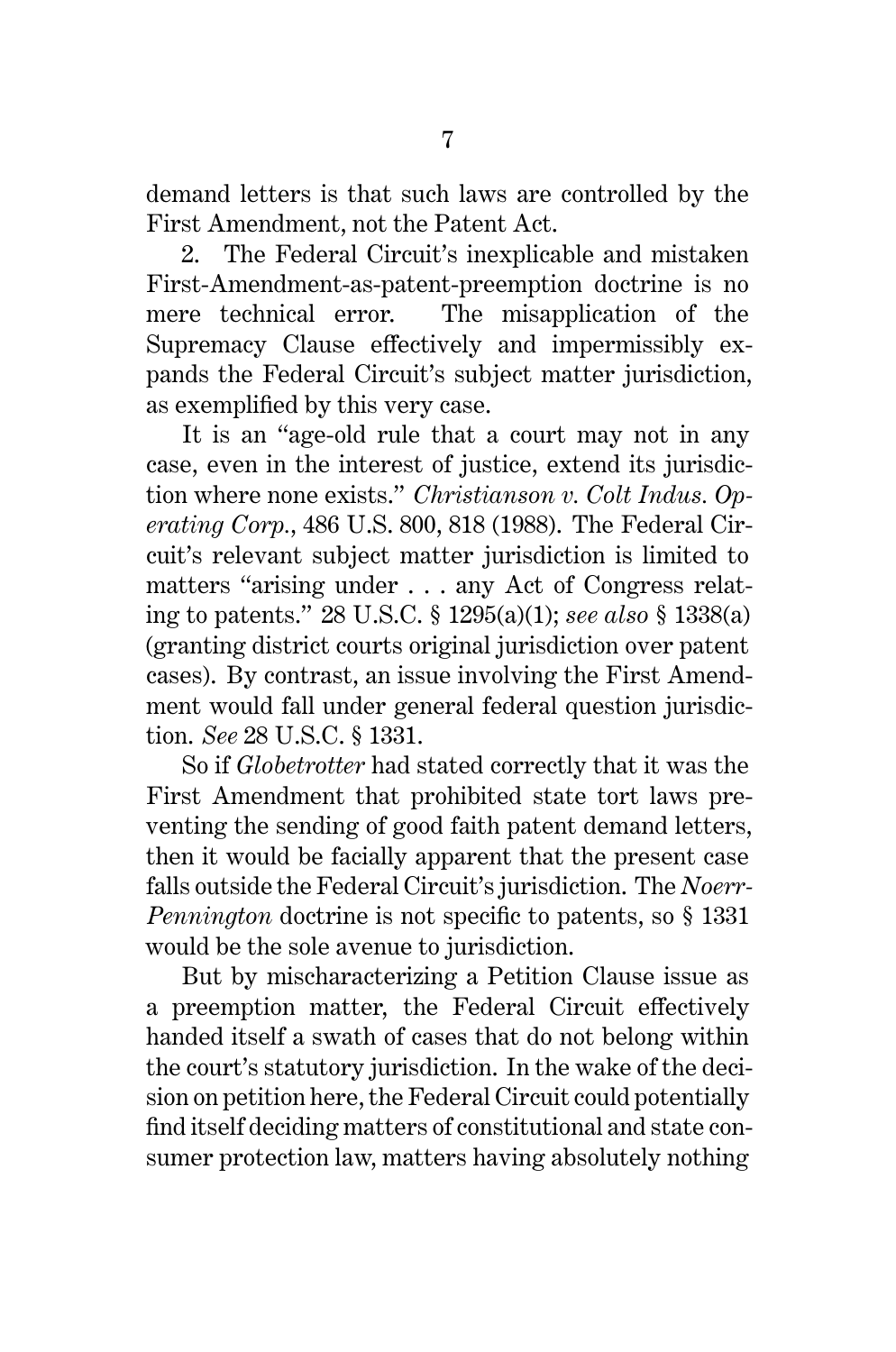to do with patent law. This is an untenable result that violates the most fundamental principles of subject matter jurisdiction and separation of powers.

Accordingly, this Court should grant certiorari and eliminate this improper expansion of the Federal Circuit's subject matter jurisdiction.

# II. THE FEDERAL CIRCUIT IS NOT INSTITUTION**ally Designed to Adjudicate State Consumer Protection Law, Making Jurisdictional Limitations Even More Important**

The Federal Circuit's specialized nature makes it ill suited to weighing on the validity of state consumer protection laws. As a specialized court, the Federal Circuit has developed a highly formalistic and specific jurisprudence in its areas of jurisdiction, a development that this Court has often criticized. Specialization arguably interferes with the court's institutional capacity to evaluate general concerns of state law and federal constitutional law, which could lead to undesirable disuniformities with the law of the states. Lastly, expanding the Federal Circuit's jurisdiction to cover state law consumer protection matters would have severely deleterious consequences on states' ability to regulate abusive and deceptive practices within their borders. Accordingly, this Court should grant certiorari to correct the Federal Circuit's error in finding subject matter jurisdiction.

1. While the Federal Circuit's caseload is not solely limited to patents, the court "is more specialized than any of the regional courts of appeals." Richard A. Posner, *The Federal Courts: Challenge and Reform* 245 (1999). This specialization was intended both to remove "unusually complex, technically difficult, and time-consuming cases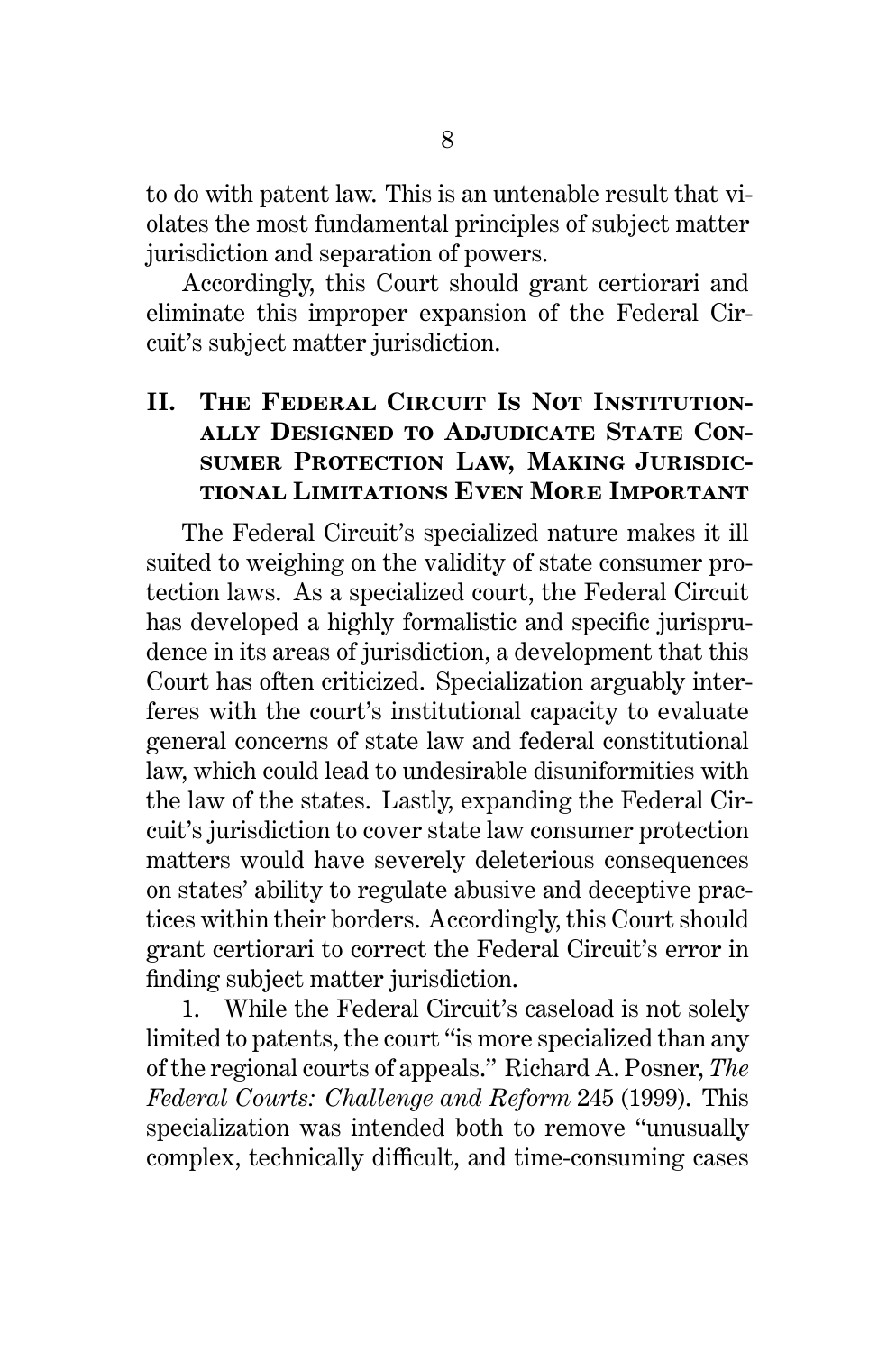from the dockets of the regional courts of appeals," and "to reduce the widespread lack of uniformity and uncertainty of legal doctrine that exist in the administration of patent law." H.R. Rep. No. 97-312, at 22–23 (1981).

But the Federal Circuit's patent law specialization has led to criticism of its decisions. Critics have asserted that the Federal Circuit's patent law jurisprudence "is not sufficiently responsive to the philosophy of the Patent Act, to national competition policy, and to the needs of researchers and technology users[.]" Paul R. Gugliuzza, *Rethinking Federal Circuit Jurisdiction*, 100 Geo. L.J. 1437, 1439 (2012) [hereinafter Gugliuzza, *Rethinking*]. The court's decisions have been called excessively formalist, *see* John R. Thomas, *Formalism at the Federal Circuit*, 52 Am. U. L. Rev. 771, 794 (2003), and "divorced from state law or broader . . . policy," Shubha Ghosh, *Short-Circuiting Contract Law: The Federal Circuit's Contract Law Jurisprudence and IP Federalism*, 96 J. Pat. & Trademark Off. Soc'y 536, 551 (2014). This Court's numerous reversals of bright-line rules of that appellate court suggest the merit of these critiques.

Insofar as the Federal Circuit's decisions about its field of expertise have raised concerns with this Court, its decisions outside that field should potentially raise greater concerns. The Federal Circuit also has jurisdiction over certain veterans' appeals cases, and at least one commentator has noted that the court's tendency toward formalism in patent law has spilled over into veterans' cases, which "suggests that veterans law might benefit from a more generalized perspective at the appellate level and that formalism in the Federal Circuit might not be a problem in patent law only—it could be an institutional or structural problem with the Federal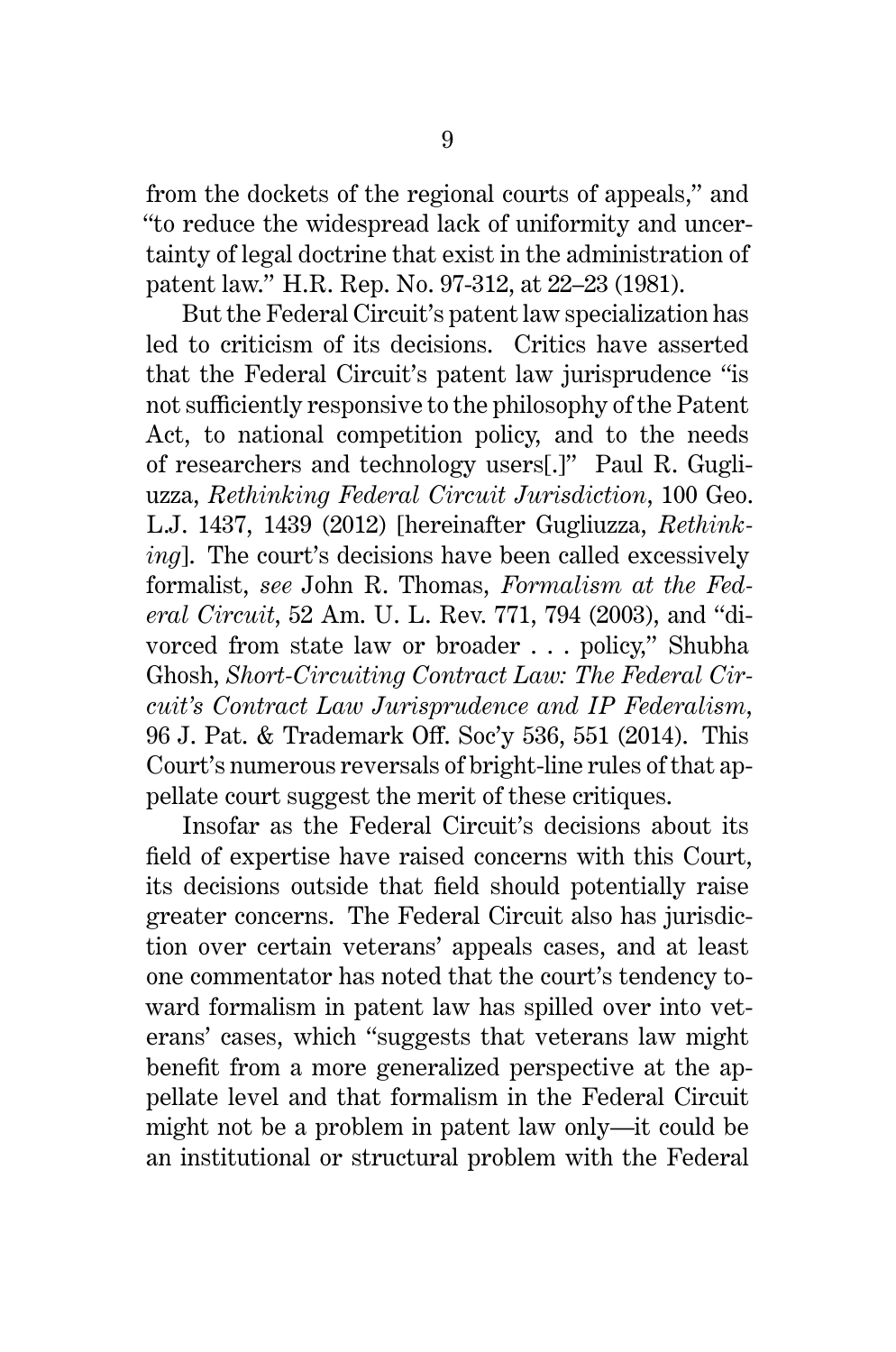Circuit." Gugliuzza, *Rethinking*, *supra*, at 1481–82. Indeed, in other cases where significant legal issues apart from patent law are asserted, the Federal Circuit has often proven ill-equipped to consider fully the policies and implications of those issues.<sup>4</sup>

It thus seems questionable to place state consumer protection statutes, matters that have just about nothing to do with patent law, within the subject matter jurisdiction of the Federal Circuit. The likely result is that the holdings reached by the Federal Circuit will diverge from the law developed by state and regional circuit courts, opening the door to forum shopping and legal disuniformity—an ironic result for an appellate court whose purpose *ab initio* was to reduce forum shopping and disuniformity. *Cf.* Ghosh, *supra*, at 551 ("[T]he Federal Circuit has used its jurisdiction over patent claims to create a body of contract doctrine that is divorced from state law or broader contract policy.").

2. The interest in uniformity of patent law cannot justify the Federal Circuit's wading into these state matters. Not every case in which a patent or patent holder is implicated will invoke concerns of patent uniformity. *See, e.g., Gunn v. Minton*, 133 S. Ct. 1059, 1067 (2013); *Christianson*, 486 U.S. at 820. Further, this Court has recognized significant state interests in regulating unfair and deceptive practices. *Kewanee Oil Co. v. Bicron Corp.*, 416 U.S. 470, 487 (1974); *Bonito Boats, Inc. v. Thunder Craft Boats, Inc.*, 489 U.S. 141, 155 (1989).

<sup>4</sup>*See, e.g., Christianson*, 486 U.S. at 818; *eBay Inc. v. MercExchange, LLC*, 547 U.S. 388, 393–94 (2006) (rejecting the Federal Circuit's interpretation of the four-factor injunction test); *Medtronic, Inc. v. Mirowski Family Ventures, LLC*, 134 S. Ct. 843, 850–51 (2014) (rejecting Federal Circuit's invention of a burden-shifting rule in declaratory judgment actions).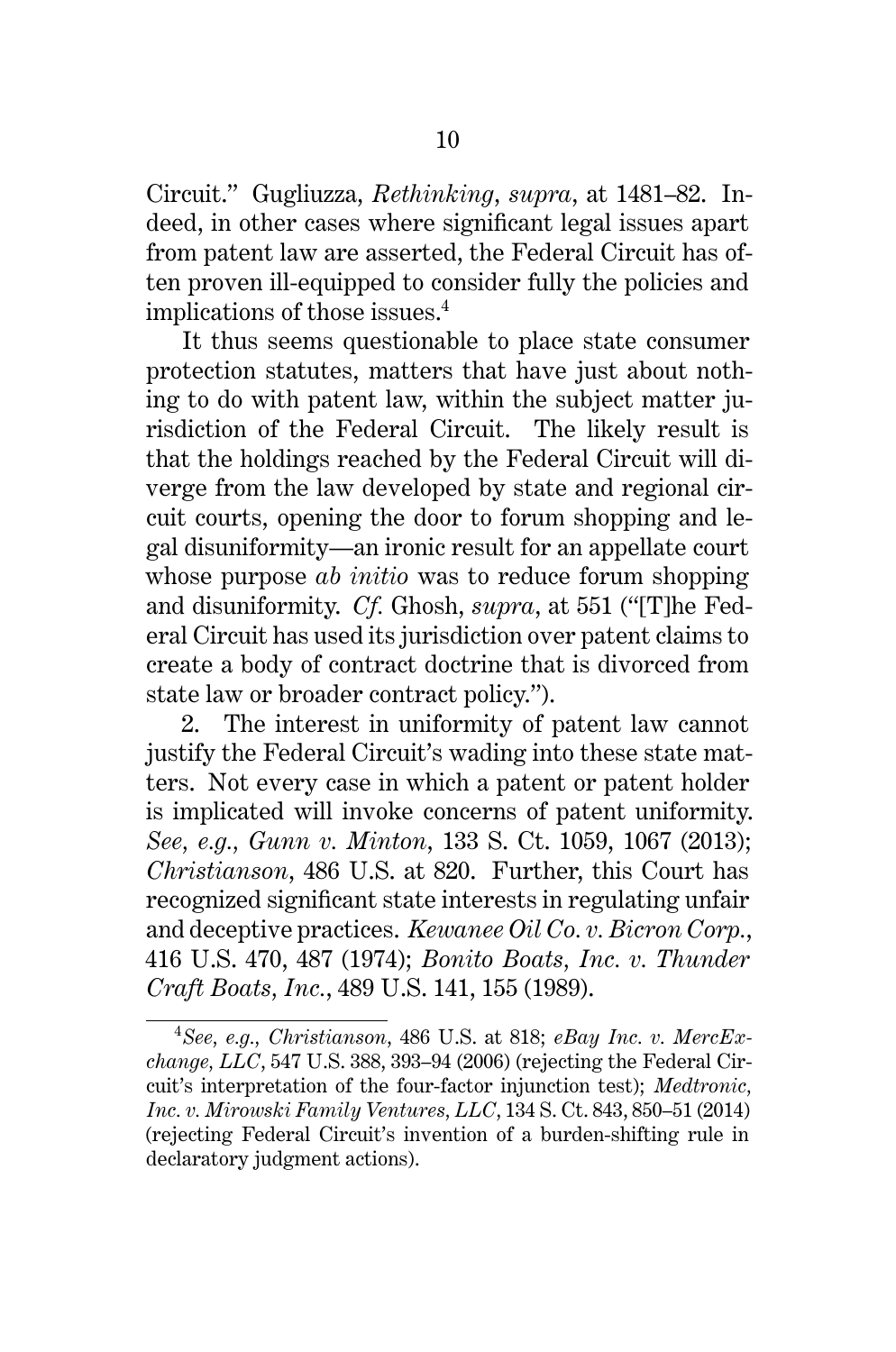Where a state regulates unfair, deceptive, or abusive demand letter practices, this does not implicate the uniformity of the patent laws. Indeed, "the federal Patent Act simply does not address the issue of *unfair or deceptive* patent enforcement in any way—it neither condemns nor immunizes it." Gugliuzza, *Preemption*, *supra*, at 25. By contrast, the problem of abusive patent demand letters has attracted state regulators and legislative commerce committees. *See id.* at 1582; *The Impact of Patent Assertion Entities on Innovation and the Economy: Hearing Before the Subcomm. on Oversight and Investigations of the H. Comm. on Energy and Commerce*, 113th Cong. (2013). This suggests that the route to addressing demand letters lies not in the development of patent law, but rather in state and constitutional law, matters reserved to state courts and the regional circuits.

There is no doubt that the judges of the Federal Circuit strive to reach correct outcomes, in patent cases and otherwise. But institutionally, it is a court intended to adjudicate specific matters, as designed by Congress and implemented through a limited grant of subject matter jurisdiction. To ensure that the development of the law follows that carefully constructed congressional plan, this Court should grant certiorari and reverse the Federal Circuit's finding of jurisdiction.

# **III. The Jurisdictional Error Demands Correction Even Though the Merits Ruling Favored the Petitioner**

This Court has repeatedly stated that courts must assure themselves both of their jurisdiction, and the jurisdiction of the lower courts, at every level of appeal, even where the parties failed to address the issue or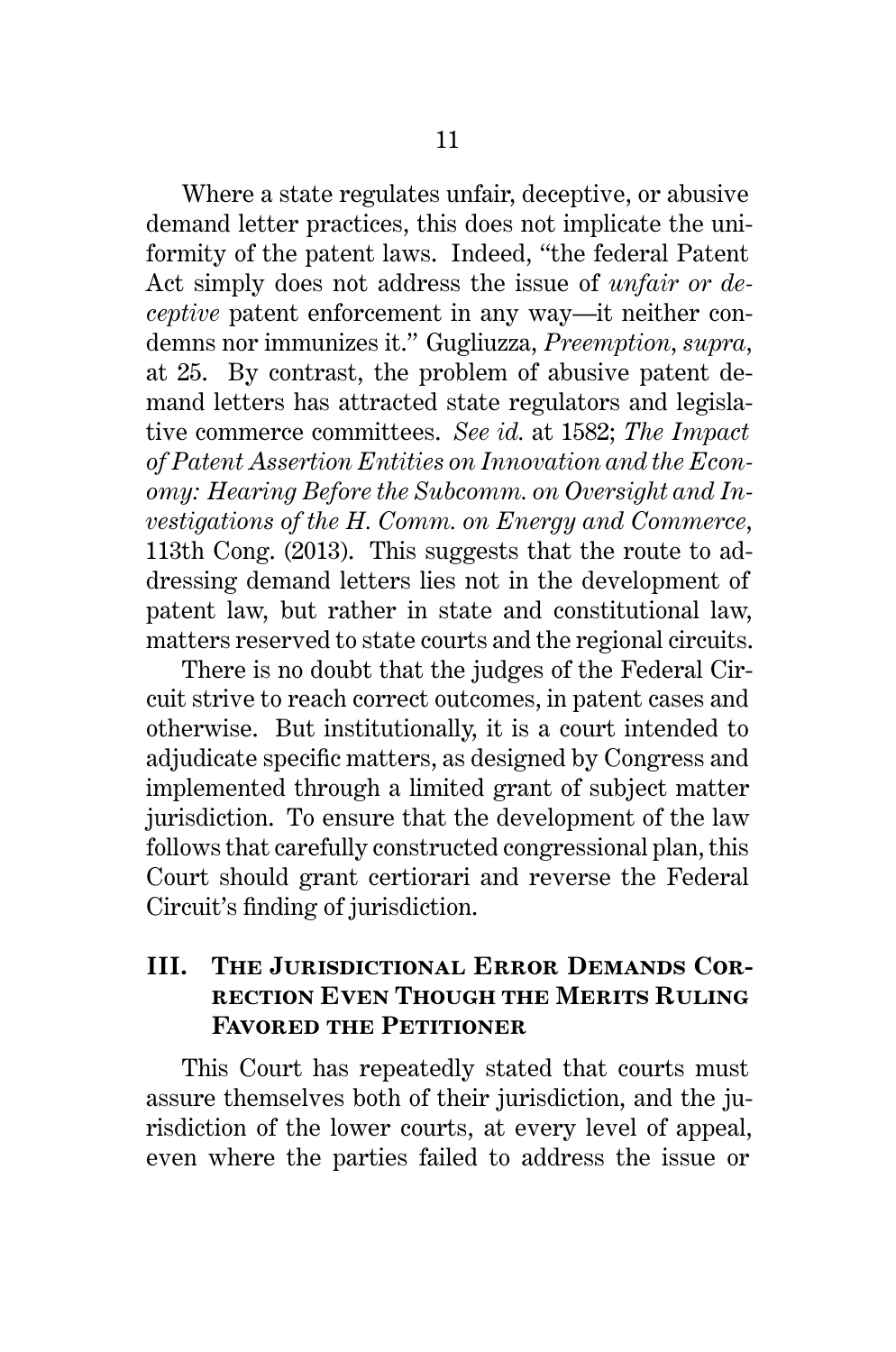where the merits ruling would lead to the same outcome. Here, while it is true that the Court of Appeals ultimately ruled on the merits in favor of Petitioner, that ruling is meaningless and requires reversal as the rendering court lacked subject matter jurisdiction to issue the ruling. Certiorari should be granted to correct this grievous error.

## **A. It Is Fundamentally Improper for a Court Without Subject Matter Jurisdiction to Address a Merits Issue at All**

A federal court must ensure that it has subject matter jurisdiction before speaking at all to the merits of a question, because subject matter jurisdiction goes to that court's very power to address any claim before it. "Federal courts are not courts of general jurisdiction; they have only the power that is authorized by article III of the Constitution and the statutes enacted by Congress pursuant thereto." *Bender v. Williamsport Area Sch. Dist.*, 475 U.S. 534, 541 (1986) (citing *Marbury v. Madison*, 5 U.S. (1 Cranch) 137, 173–80 (1803)). Thus, jurisdiction is "an essential ingredient of separation and equilibration of powers"; for a court to issue a ruling absent jurisdiction "is, by very definition, for a court to act ultra vires." *Steel Co. v. Citizens for a Better Env't*, 523 U.S. 83, 101–02 (1998) (citing *United States v. Richardson*, 418 U.S. 166, 179 (1974); *Schlesinger v. Reservists Comm. to Stop the War*, 418 U.S. 208, 227 (1974)); *see also Ruhrgas AG v. Marathon Oil Co.*, 526 U.S. 574, 583 (1999).

Because jurisdiction is fundamental to the power of the courts, this Court has repeatedly held that errors of jurisdiction must be corrected, even where a dismissal for lack of jurisdiction would effect the same result as a dismissal on the merits. In *Steel Co.*, the question pre-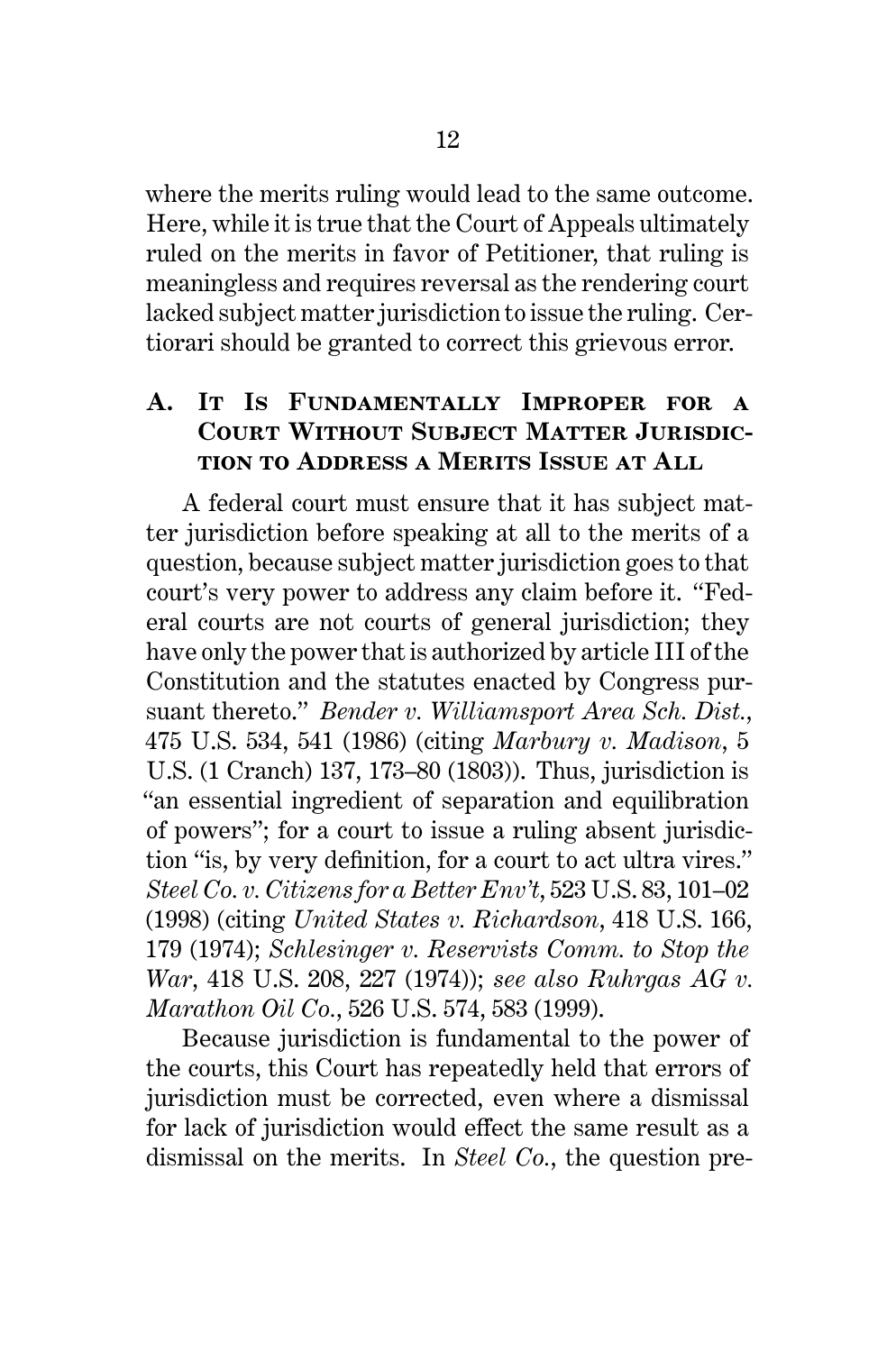sented on the merits concerned interpretation of a federal statute. *See* 523 U.S. at 86. But this Court refused to consider that statutory interpretation, turning instead to the question of whether the lower courts had subject matter jurisdiction. Finding none, this Court refused to address the merits question. *See id.* at 109–10.

In finding no jurisdiction, this Court firmly rejected a practice in which courts assumed that jurisdiction existed to resolve the merits question where the merits resolution would have the same effect as a denial of jurisdiction. *Id.* at 93–94. Such a practice "carries the courts beyond the bounds of authorized judicial action and thus offends fundamental principles of separation of powers." *Id.* at 94. Indeed, *Steel Co.* observed precedents that had denied jurisdiction even where the parties concede it, even where the parties fail to address it entirely, and *even where lack of jurisdiction is raised by a losing plaintiff*. *Id.* at 95 (citing *Arizonans for Official English v. Arizona*, 520 U.S. 43, 73 (1997); *Mitchell v. Maurer*, 293 U.S. 237, 244 (1944); *Bender*, 475 U.S. at 541).

Accordingly, *Steel Co.* stands for the proposition that subject matter jurisdiction must be correctly assessed before any merits decision may be reached.

## **B. The Merits Ruling Without Jurisdiction Is Thus an Ultra Vires and Unconstitutional Advisory Opinion**

Applying the clear principles of *Steel Co.* and other precedents leads to the inevitable conclusion that the Federal Circuit's decision, having been issued without subject matter jurisdiction, is a harmful violation of constitutional separation of powers.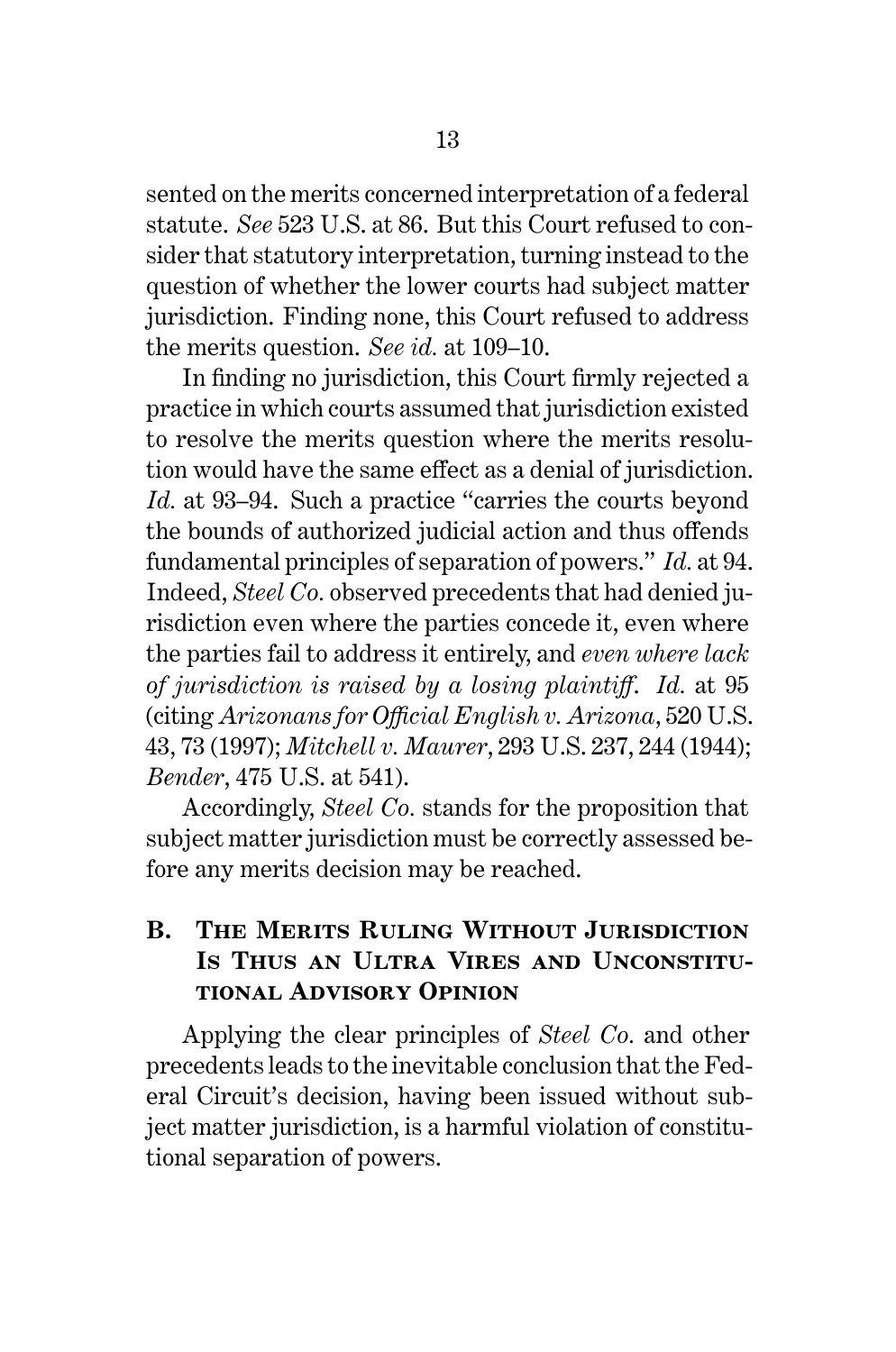Even more so than the regional circuits, the United States Court of Appeals for the Federal Circuit is sharply limited in its subject matter jurisdiction, having relevant power solely over claims arising under "any Act of Congress relating to patents." 28 U.S.C. § 1295(a)(1). That is not plenary power to hear any case in which the concept of patents is remotely implicated. *See Gunn*, 133 S. Ct. at 1065; *Christianson*, 486 U.S. at 808–09.

While it is true that the Petitioner here would face no different result in this case if jurisdiction were denied, the harm of the Federal Circuit's erroneous assertion of power here reaches more broadly than just to the case at hand. "Jurisdiction is power to declare the law," that is, to establish binding precedent. *Ex parte McCardle*, 74 U.S. 506, 514 (1868). The Federal Circuit's opinion published and designated precedential—has that binding effect, but without subject matter jurisdiction the opinion is an unconstitutional "advisory opinion, disapproved by this Court from the beginning." *Steel Co.*, 523 U.S. at 101. Proper accord to separation of powers requires disapproval of that ineffective statement of law.

Subject matter jurisdiction "must be policed by the courts on their own initiative even at the highest level." *Ruhrgas AG*, 526 U.S. at 583. "And if the record discloses that the lower court was without jurisdiction *this court will notice the defect.*" *United States v. Corrick*, 298 U.S. 435, 440 (1936) (emphasis added). In this case, a federal appellate court issued a ruling on a state consumer protection statute, even though that appellate court's subject matter jurisdiction was limited to matters of federal patent law. The ruling was without jurisdiction and thus without power or effect. This Court should notice the defect, and it should grant certiorari to correct it.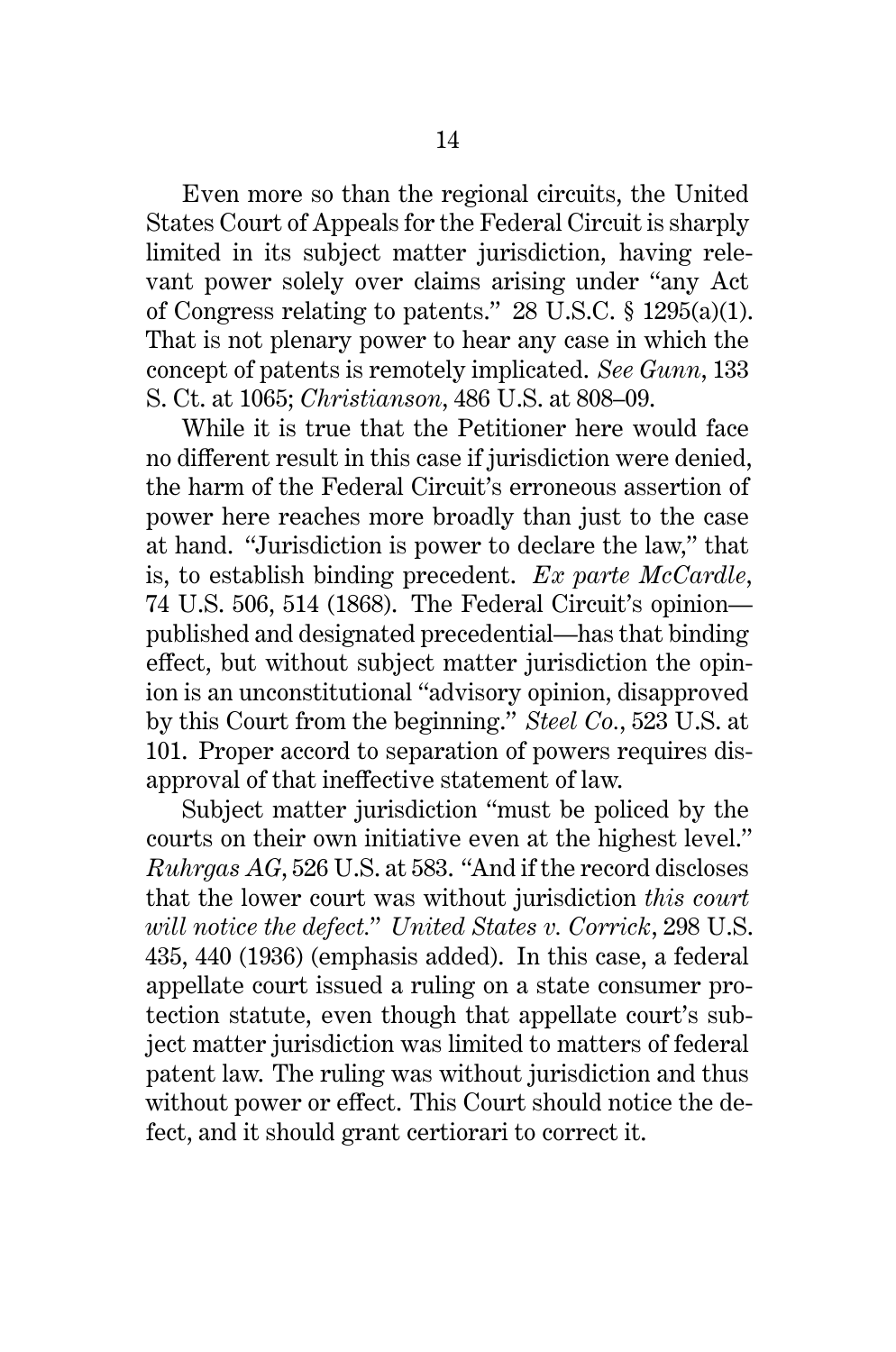### **CONCLUSION**

For the foregoing reasons, the writ of certiorari should be granted.

Respectfully submitted,

CHARLES DUAN *Counsel of Record* PUBLIC KNOWLEDGE 1818 N Street NW, Suite 410 Washington, DC 20036 (202) 861-0020 cduan@publicknowledge.org

*Counsel for amici curiae*

January 29, 2016